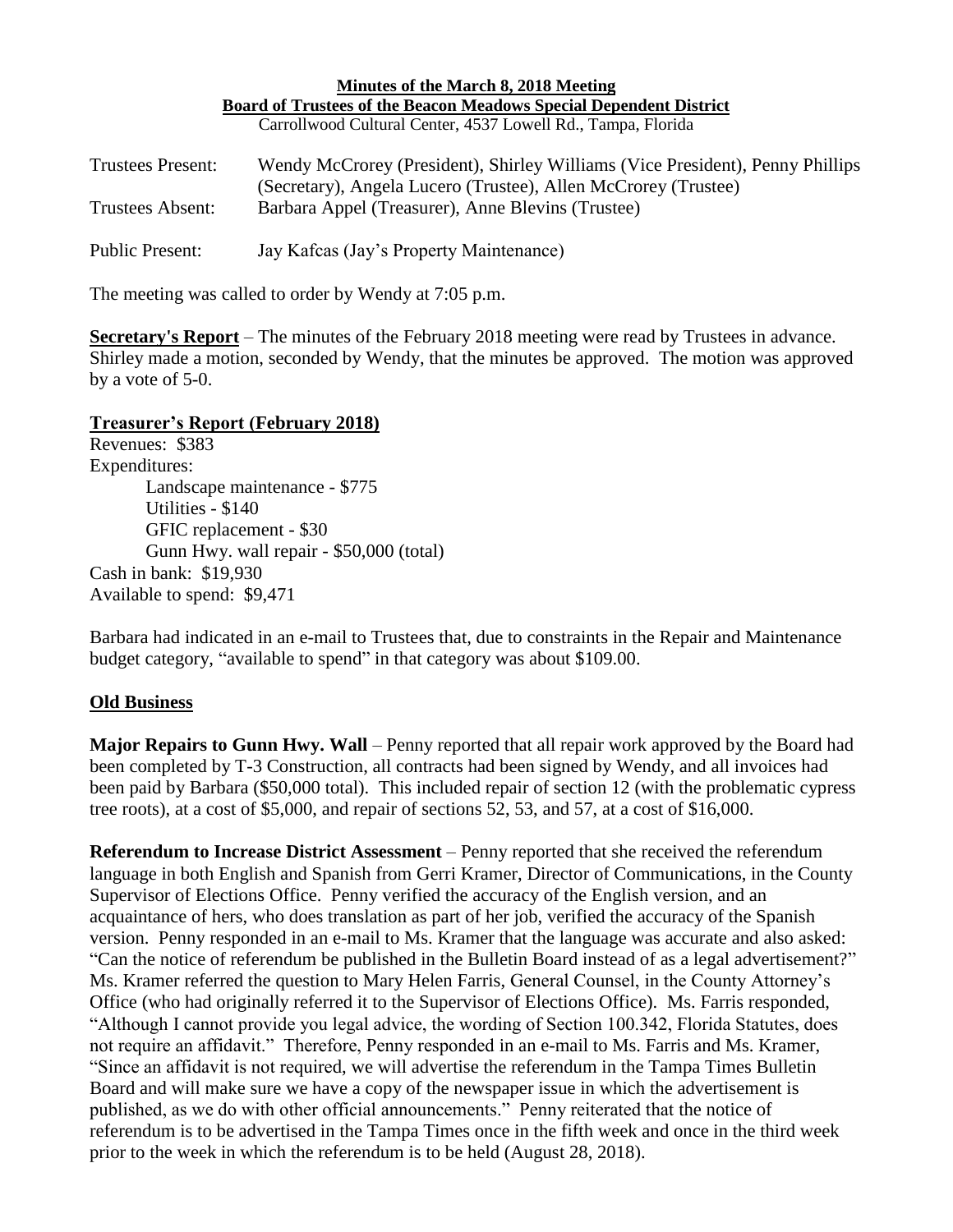**List of Periodic Responsibilities of Board** – Penny reported that she had reorganized the items in a logical order and made necessary corrections and additions. She distributed copies of the final list to Trustees and agreed to request that Barbara include the list on the Beacon Meadows website.

**Room Reservation for Board Meetings** – Penny reported that she had contacted Carrollwood Cultural Center staff to request that the reading room be reserved for Board meetings for the entire fiscal year. The request was approved. In the future, she will contact Center staff in September to request that the reading room be reserved for Board meetings (as indicated on the list referenced above).

**Irrigation System and Lights at Casey Rd. Entrance** – Allen reported again (as he did in the March Board meeting) that the sign lights had been unplugged, so he plugged them back in. Also, he reported that the irrigation system had two leaks that resulted in water spraying into the ground. He spliced the hose and fastened the pieces together. He also reset the timer for 6 to 7 minutes. Wendy noted that utility expenses had deceased \$17, as reflected in the Treasurer's report, but the cost of water at the two entrances had not been reported separately.

**Dead Plants and Ants at Entrances** – Allen reported that he had applied insecticide at both entrances to eliminate the ant problem. He did not request reimbursement for the insecticide. Also, he reported that, at the Gunn Hwy. entrance, the drip lines were not working in all places and some were buried, and he could not find any values. The dead plants may have partially been the result of irrigation system problems. Jay Kafcas from Jay's Property Management indicated that the drip irrigation system had been in place for many years, and corrosion can clog or wear out the emitters, so the emitters may need to be replaced or the system may need to be converted to pop-ups. Also, he recommended that the timers be set at 1 hour, since that is necessary for drip systems to work properly. Mr. Kafcas offered to meet with Allen to inspect the irrigation systems and plants at both entrances. It was agreed that they would meet on March 12 at 10 a.m.

**Increase in Cost of Landscape Maintenance** – Mr. Kafcas was presented with the list of concerns/complaints of the Board and was informed that they will need to be addressed before the increase in cost of services from \$775 to \$800 per month can be approved by the Board; in particular, the items with asterisks (mulching of plant beds twice a year, spraying of Jackson Rd. wall monthly with herbicide, inspection of sprinklers and drip lines each visit, and continuous weeding of plant beds at entrances). He responded that he would do that by preparing a preliminary contract with the issues addressed, since he was aware that a contract had not been submitted to the Board for many years. (Note: The original contract was effective December 1, 2006 through September 30, 2007, with no additional contract issued after the end date of the first one.) Mr. Kafcas agreed to attend the April 12 Board meeting to present the preliminary contract.

## **New Business**

**Records Management Compliance** – Penny reported she was informed that records management seminars, conducted by the Florida Division of Library & Information Services, are scheduled for May (Brandon) and August (Clearwater). The cost of the full-day seminar is \$90.00. However, she also received an e-mail from Tim Few (one of the seminar facilitators) with information regarding electronic communications as public records, which was the concern reported in the Records Management Compliance Statement signed by Wendy in December 2017. Penny did not have an opportunity to read all the information provided in the e-mail but agreed to do so before the April Board meeting. If the information is sufficient, she may not have to attend one of the seminars. Penny reiterated that she was concerned about how District-related e-mails were being retained on Trustees' personal e-mail accounts. Discussion ensued among Trustees. The issue was tabled until the April Board meeting.